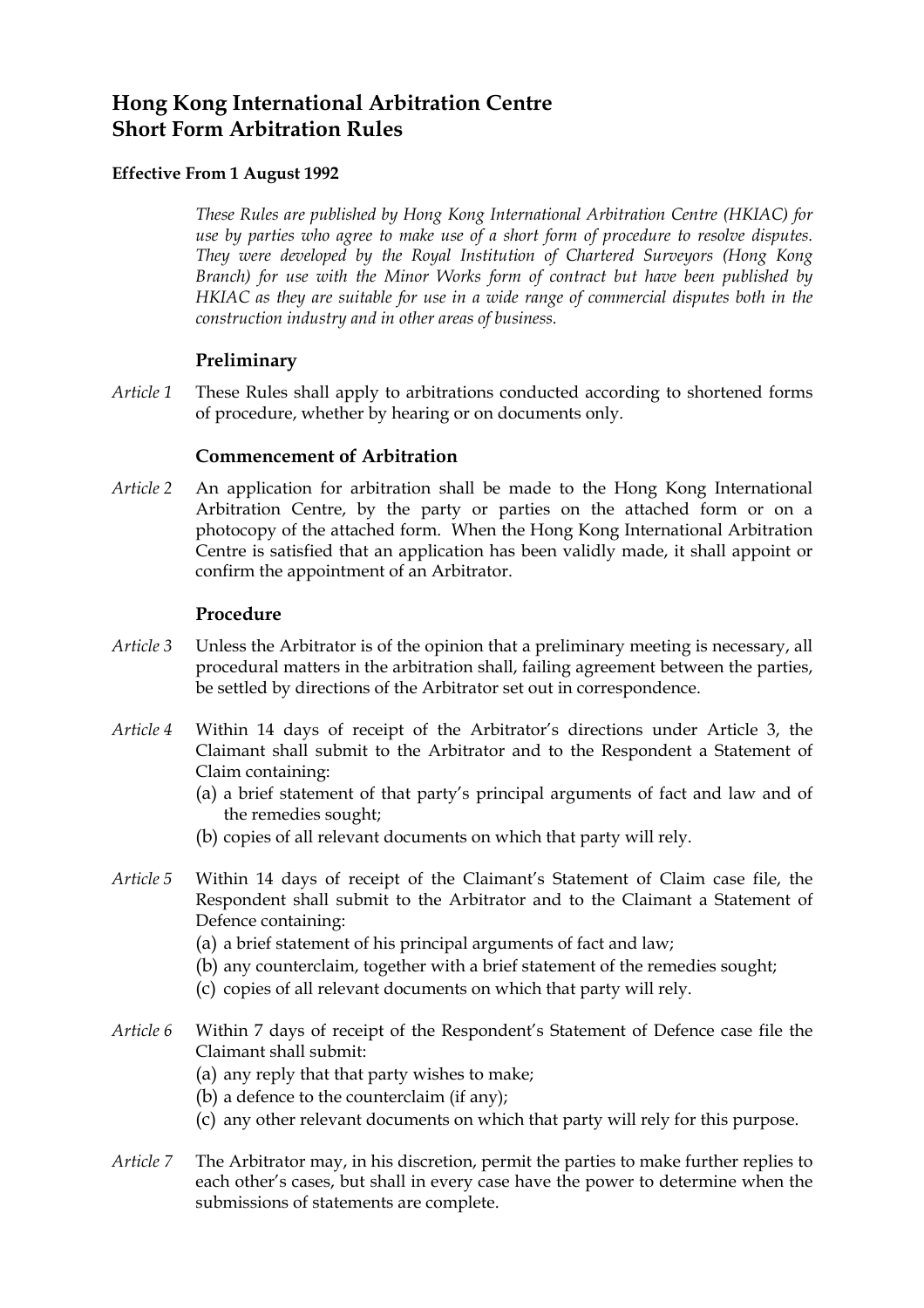- *Article 8* The Arbitrator may require the parties to submit to him and to each other such further documents or information as he considers to be necessary to his decision.
- *Article 9* The Arbitrator shall be entitled to proceed with the arbitration notwithstanding the failure or refusal of any party to comply with these Rules or with the Arbitrator's written orders or written directions. Such power shall extend to the Arbitrator proceeding ex-parte providing the Arbitrator has given due written notice of his intention to so proceed.
- *Article 10* The Arbitrator may at anytime during the course of the arbitration conduct a site visit in the presence of the parties.
- *Article 11* Where the parties elect a procedure by way of a hearing, the Arbitrator shall fix a date for the hearing at the earliest opportunity.
- *Article 12* Where the procedure is to be by way of documents-only, the Arbitrator may call the parties to an informal hearing for the purpose of seeking further clarification of statements made in the case file.
- *Article 13* If, during the course of the arbitration, the Arbitrator concludes that the dispute is incapable of proper resolution in accordance with Articles 3-12 above, he shall conduct the arbitration in accordance with the Hong Kong international Arbitration Centre's Domestic Arbitration Rules save insofar as these have already been complied with. The arbitration shall unless otherwise directed by the Arbitrator, continue from the point already reached.
- *Article 14* The Arbitrator shall have the power to extend any of the time limits stipulated in these Rules.

#### **Costs**

*Article 15* The Arbitrator shall, unless the parties otherwise agree, determine the costs of the award and of the reference.

#### **Award**

*Article 16* The Arbitrator shall use his best endeavours to render an award within one month of the hearing or, in the case of documents only arbitrations, within one month of the receipt of the last document or the holding of an informal hearing whichever is later. Unless otherwise agreed the Arbitrator shall provide a concise reasoned award in writing.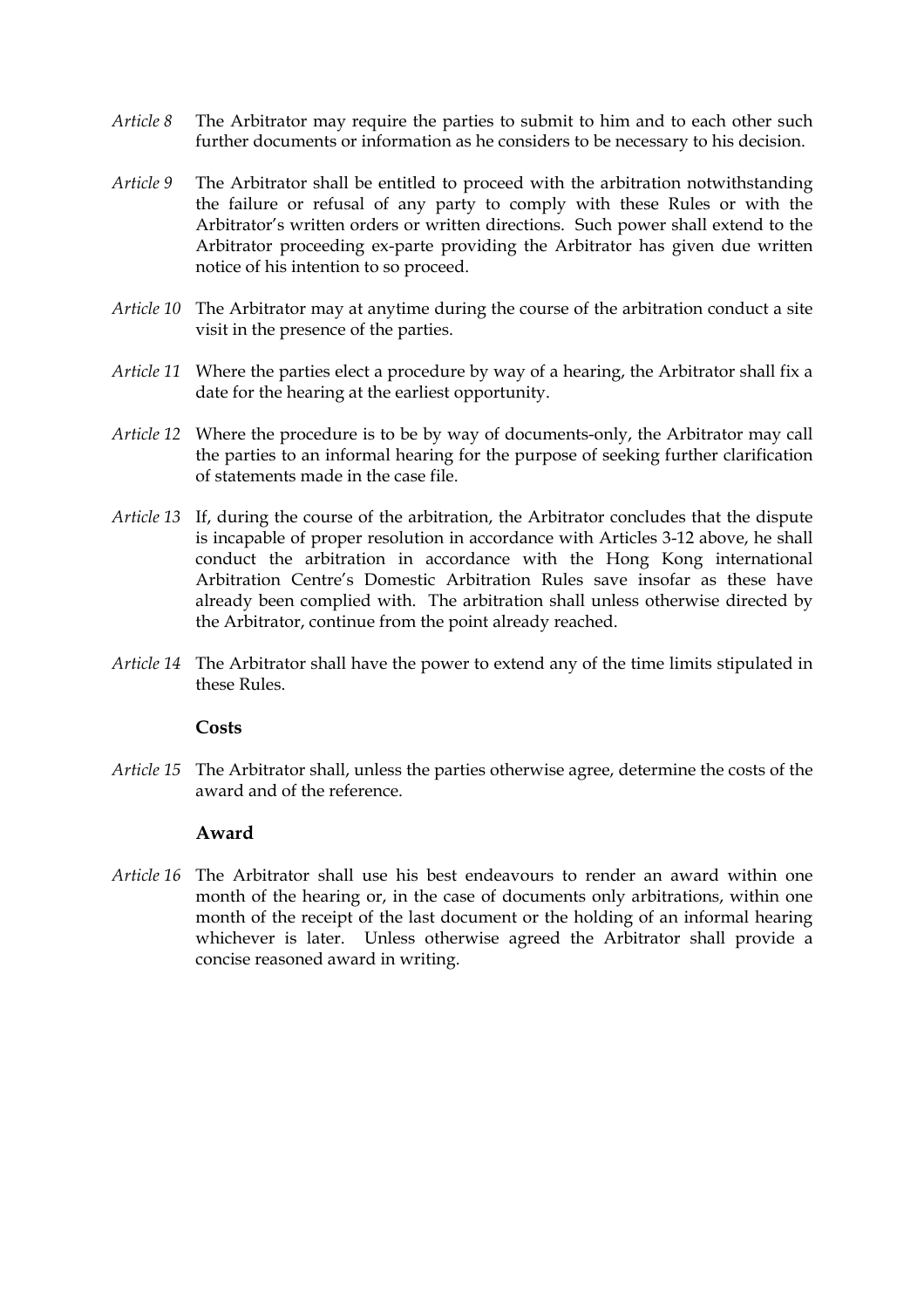# **HONG KONG INTERNATIONAL ARBITRATION CENTRE**  SHORT FORM ARBITRATION RULES

# **APPLICATION FOR ARBITRATION**

 This form should be used only where both parties have agreed that their dispute or difference shall be arbitrated under these Rules. This agreement may be by:

- (i) a joint application on this form by both parties or;
- (ii) an arbitration clause included in a contract which specifically refers to arbitration using these Rules.

This form may validly be submitted by only one party where disputes or differences arise out of or in relation to a written contract containing such an arbitration clause. Where there is no such written arbitration clause this form must be signed by both parties. Both joint and unilateral applicants should fill in full details of both parties.

# **1 THIS APPLICATION IS SUBMITTED JOINTLY/UNILATERALLY\***

 I/we\* the undersigned hearby apply to Hong Kong International Arbitration Centre (HKIAC) for all disputes or differences arising out of or in connection with the contract/agreement detailed below to be referred to arbitration under the HKIAC Short Form Arbitration Rules for the time being in force.

| Claimant:                                                                                                                                                                                                                            | Respondent:                                                                                                           |
|--------------------------------------------------------------------------------------------------------------------------------------------------------------------------------------------------------------------------------------|-----------------------------------------------------------------------------------------------------------------------|
| Name                                                                                                                                                                                                                                 | Name                                                                                                                  |
|                                                                                                                                                                                                                                      | <u> 1989 - Johann Barn, fransk politik (d. 1989)</u>                                                                  |
| Address                                                                                                                                                                                                                              | Address                                                                                                               |
| <u> 1989 - Johann Stoff, deutscher Stoffen und der Stoffen und der Stoffen und der Stoffen und der Stoffen und der</u>                                                                                                               |                                                                                                                       |
| Tel No                                                                                                                                                                                                                               | Tel No                                                                                                                |
|                                                                                                                                                                                                                                      | <u> 1989 - Johann Barn, mars eta bainar eta bainar eta baina eta baina eta baina eta baina eta baina eta baina e</u>  |
| Fax No                                                                                                                                                                                                                               | Fax No                                                                                                                |
| <u> 1989 - Johann Barbara, martin amerikan basar da</u>                                                                                                                                                                              |                                                                                                                       |
| Solicitors/Advisers (If Any):                                                                                                                                                                                                        | Solicitors/Advisers (If Any):                                                                                         |
| Name                                                                                                                                                                                                                                 | Name                                                                                                                  |
|                                                                                                                                                                                                                                      |                                                                                                                       |
| Address                                                                                                                                                                                                                              | Address                                                                                                               |
|                                                                                                                                                                                                                                      | <u> 1989 - Andrea State Barbara, amerikan per</u>                                                                     |
|                                                                                                                                                                                                                                      |                                                                                                                       |
| Tel No                                                                                                                                                                                                                               | Tel No                                                                                                                |
|                                                                                                                                                                                                                                      | <u> 1989 - Johann Harry Harry Harry Harry Harry Harry Harry Harry Harry Harry Harry Harry Harry Harry Harry Harry</u> |
| Fax No                                                                                                                                                                                                                               | Fax No                                                                                                                |
| <u>and the contract of the contract of the contract of the contract of the contract of the contract of the contract of the contract of the contract of the contract of the contract of the contract of the contract of the contr</u> |                                                                                                                       |

# **2 DETAILS OF PARTIES:**

# **3 CONTRACT/AGREEMENT:** (Enclose a copy or summarise briefly)

\* Delete as appropriate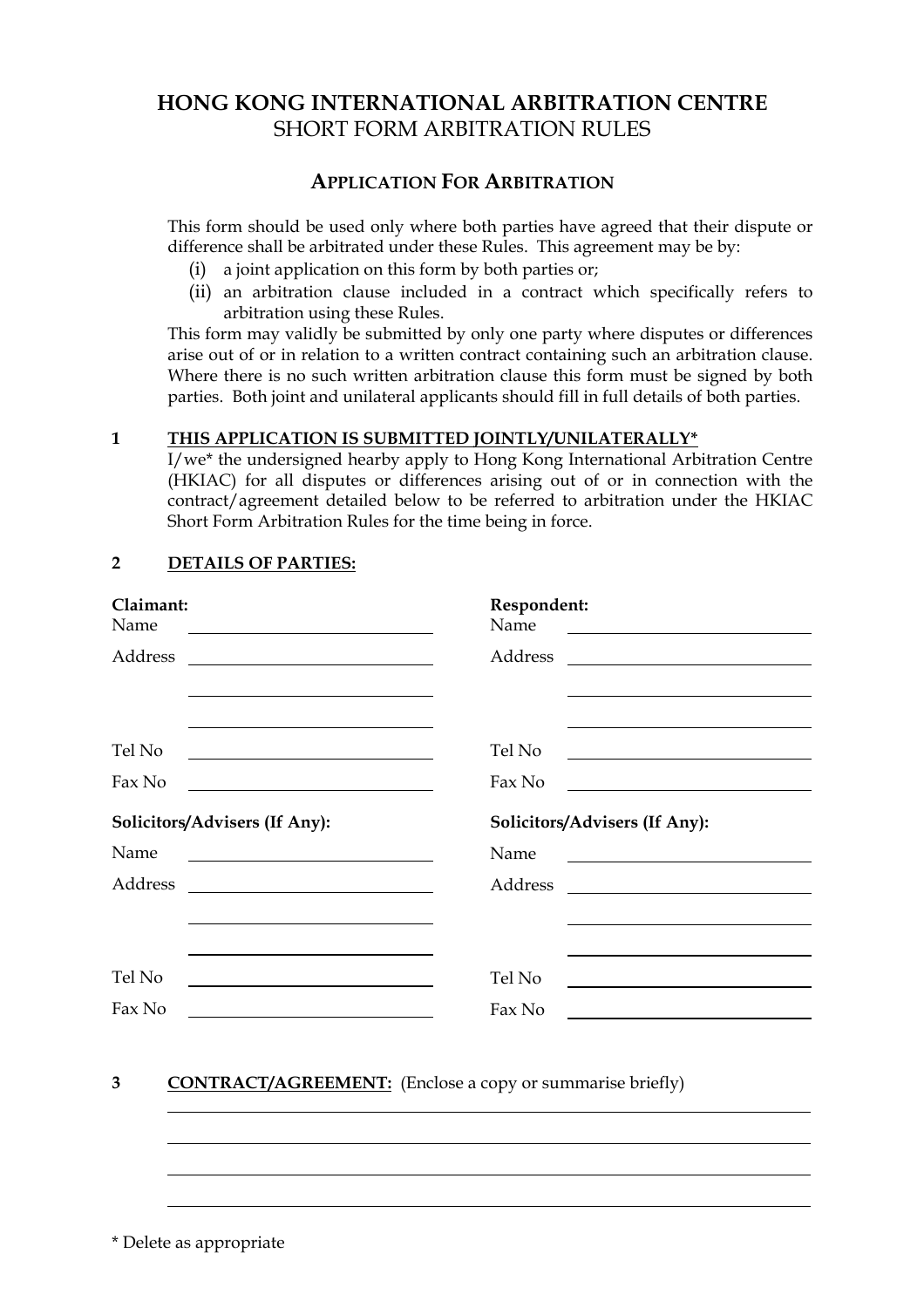- **4 ARBITRATION CLAUSE OR AGREEMENT:** (A copy is attached to this application. This is essential in the case of a unilateral application.)
- **5 DISPUTE:** (Brief particulars of nature, circumstances and location, of dispute, issue for arbitration and amount at issue are all that are required at this stage. The parties will be asked to make detailed submissions in due course.)

| <b>ARBITRATOR:</b> | (a) HKIAC are hereby requested to appoint an arbitrator *, or                     |
|--------------------|-----------------------------------------------------------------------------------|
|                    | (b) An arbitrator has been agreed upon by the parties.* His or her details are as |
| follows:           |                                                                                   |
| Name               |                                                                                   |
| Address            |                                                                                   |
|                    |                                                                                   |
| Tel No             |                                                                                   |

7 **OTHER RELEVANT DETAILS**: (e.g. unilateral application: date on which party was requested to concur in appointment of arbitrator, names of arbitrators proposed etc)

\* Delete as appropriate